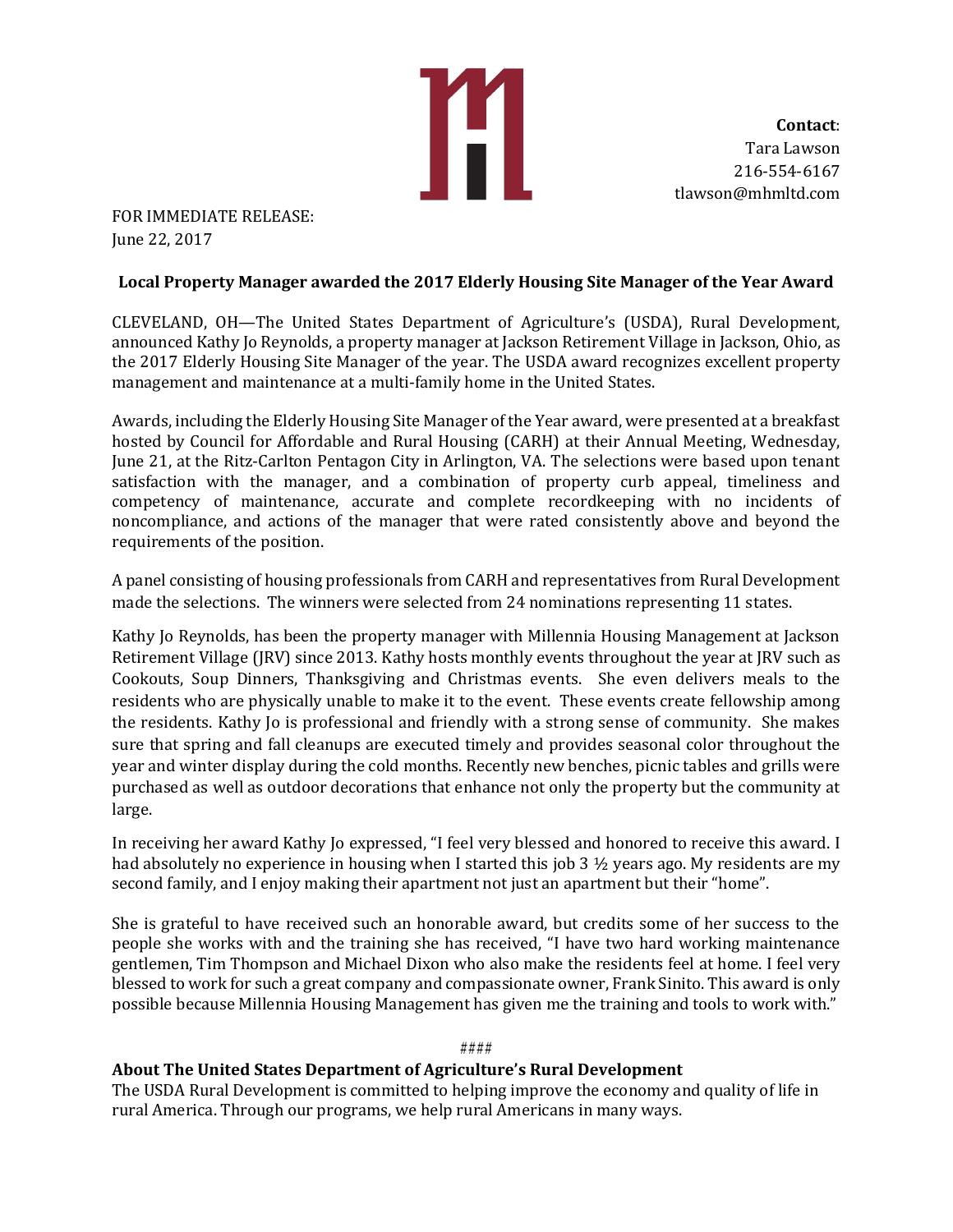We offer loans, grants and loan guarantees to support economic development and essential services such as housing, health care, first responder services and equipment, and water, electric and communications infrastructure.

We promote economic development by supporting loans to businesses through banks, credit unions and community-managed lending pools. We offer technical assistance and information to help agricultural producers and cooperatives get started and improve the effectiveness of their operations.

We provide technical assistance to help communities undertake community empowerment programs. We help rural residents buy or rent safe, affordable housing and make health and safety repairs to their homes.

USDA Rural Development has a \$216 billion portfolio of loans. We will administer \$38 billion in loans, loan guarantees and grants through our programs in the current fiscal year.

### **About the Council for Affordable and Rural Housing**

The council for Affordable and Rural Housing (CARH) is a national non-profit trade organization. For over 35 years, CARH has served as the nation's premier association for participants in the affordable rural housing profession, including Builders, Owners, Developers, Managers, Non-profits, Housing Authorities, Syndicators, Accountants, Architects, Attorneys, Bankers, and companies that supply goods and services to the industry.

There is no other association that solely represents the needs of the entire rural housing industry. CARH represents the views and concerns of its members before Congress and appropriate officials at the Department of Agriculture (USDA) Rural Development (RD), Department of Housing and Urban Development (HUD), Department of Treasury, and before state housing finance agencies and other state and local agencies that focus on housing.

Hundreds of professionals in more than 45 states trust CARH to provide them with superior legislative representation, the most up to date industry information, and invaluable benefits and services. CARH is dedicated to advancing their goals and yours.

#### **About Millennia Housing Management**

Millennia Housing Management, Ltd. (MHM) was established in December 1995 to manage a newly acquired portfolio and, in the long-term, to build an organization with the industry's most talented and experienced executives in market rate, affordable, and Low-Income Housing Tax Credit (LIHTC) housing. Chief Executive Officer and Founder Frank T. Sinito and his associates have successfully positioned the company to provide valued living experiences, as well as generate levels of long-term financial growth and stability in both fee management and acquisitions in the affordable and market rate multifamily industry.

Collectively, MHM's executive team possesses over 125 years of experience in developing and managing Section 8 housing, LIHTC properties, and market rate properties. Millennia's portfolio includes a wide variety of property types including garden style apartments, mid-rise and high-rise apartments, as well as flats and scattered site homes. Many of these properties provide tenants with rental assistance such as HUD project based Section 8 Contracts or USDA Rental Assistance Contracts. Additionally, many of these properties are also subject to various regulatory reporting requirements as they are encumbered by HUD insured mortgages or RD insured mortgages. A significant portion of these properties are also recipients of Low Income Housing Tax Credits. All